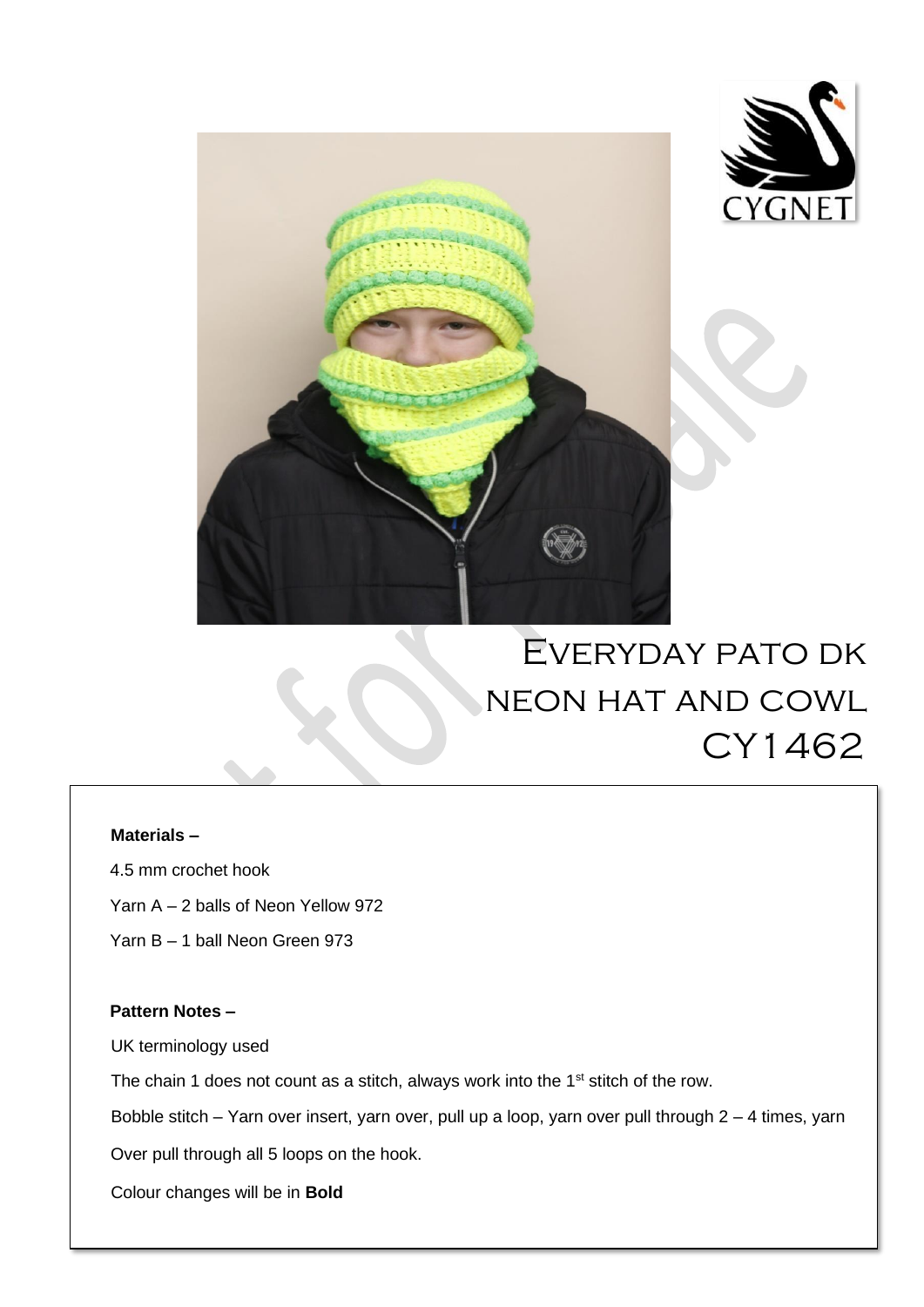| fphtr – front post half<br>Abbreviations -<br>treble crochet<br>$tr - treble$ crochet<br>$dc - double crochet$<br>bphtr – back post<br>half treble crochet<br>$h$ tr – half treble<br>$ch(s)$ - $chain(s)$<br>crochet<br>chsp-chain space<br>bb - bobble stitch | $slst - slip$ stitch<br>t - turn your work<br>$fo$ – fasten off<br>$nxt - next$<br>rept - repeat<br>sk - skip<br>$sp(s)$ - space(s)<br>$cor$ – corner |
|-----------------------------------------------------------------------------------------------------------------------------------------------------------------------------------------------------------------------------------------------------------------|-------------------------------------------------------------------------------------------------------------------------------------------------------|
|-----------------------------------------------------------------------------------------------------------------------------------------------------------------------------------------------------------------------------------------------------------------|-------------------------------------------------------------------------------------------------------------------------------------------------------|

## **Age 11 - 12**

## **Beanie**

| With yarn A Make a Magic ring, or alternatively ch 4 and slst to join into a ring                                           |                    |  |
|-----------------------------------------------------------------------------------------------------------------------------|--------------------|--|
| Row 1 – ch 1, into ring work 10 tr, slst to 1 <sup>st</sup> st                                                              | (10)               |  |
| Row 2 – ch 1, 2 tr into each st around, slst to $1st$ st                                                                    | (20)               |  |
| Row 3 – ch 1, 2 tr into 1 <sup>st</sup> , tr into nxt, rept around, slst to 1 <sup>st</sup> st                              | (30)               |  |
| Row 4 - ch 1, 2 tr into $1^{st}$ , tr into nxt 1, rept around, slst to $1^{st}$ st                                          | (40)               |  |
| Row 5 - ch 1, 2 tr into 1 <sup>st</sup> , tr into nxt 2, rept around, slst to 1 <sup>st</sup> st                            | (50)               |  |
| Row 6 - ch 1, 2 tr into 1 <sup>st</sup> , tr into nxt 3, rept around, slst to 1 <sup>st</sup> st                            | (60)               |  |
| Row 7 - ch 1, 2 tr into $1st$ , tr into nxt 4, rept around, slst to $1st$ st                                                | (70)               |  |
| Row 8 - ch 1, 2 tr into 1 <sup>st</sup> , tr into nxt 5, rept around, slst to 1 <sup>st</sup> st,                           | (80)               |  |
| Row 9 – ch 1, fphtr into each st around, slst to 1 <sup>st</sup> st, fo <b>A</b>                                            |                    |  |
| Row 10 – with <b>B</b> ch 1, t, bb into 1 <sup>st</sup> , dc into nxt, rept around, slst to 1 <sup>st</sup> st, fo <b>B</b> | $(40 \text{ bbs})$ |  |
| Row 11 – with $A$ ch 1, t, dc into top of bb, dc into dc, rept around, slst to 1 <sup>st</sup> st                           |                    |  |
| Row 12 – ch 1, fphtr into each st around, slst to 1 <sup>st</sup> st                                                        |                    |  |
| Row 13 – ch 1, fphtr into 1 <sup>st</sup> st, bphtr into nxt, rept around, slst to 1 <sup>st</sup> st                       |                    |  |
| Rows 14 and 15 – ch 1, fphtr into fphtr, bphtr into bphtr, rept around, slst to 1 <sup>st</sup> st                          |                    |  |
| Row 16 – ch 1, htr into each st around, slst to $1st$ st                                                                    |                    |  |
| Rept rows 9 to 16 one more time                                                                                             |                    |  |
| Rept rows 9 to 15 one more time                                                                                             |                    |  |
|                                                                                                                             |                    |  |

Fasten off and weave in ends.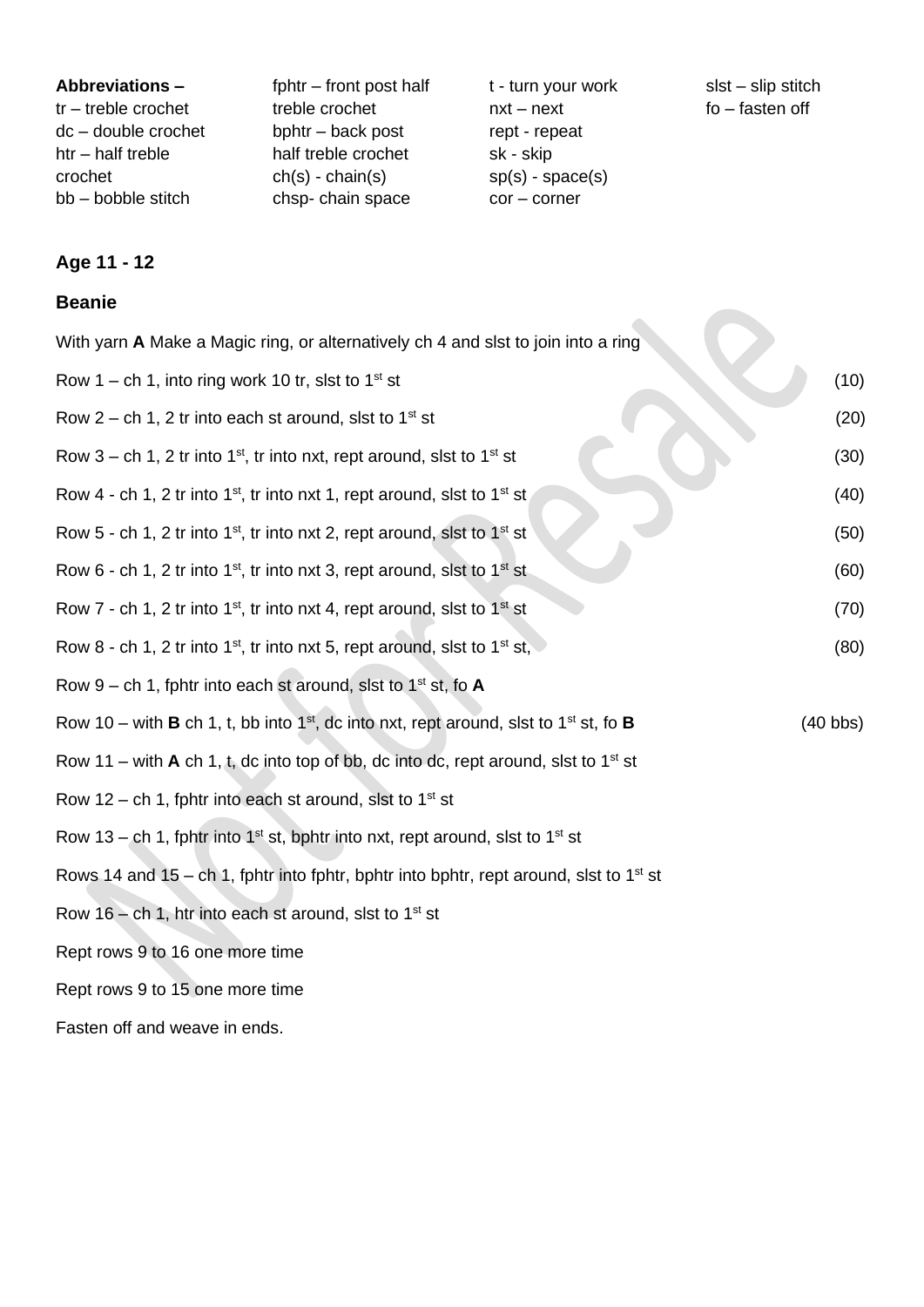#### **Cowl**

With yarn **A** ch 90, slst to join (90)

- Row 1 ch 1, htr into each ch around, slst to  $1^{st}$  st
- Row 2 ch 1, fphtr into 1<sup>st</sup> st, bphtr into nxt, rept around, slst to 1<sup>st</sup> st
- Rows 3 to 5 ch 1, fphtr into fphtr, bphtr into bphtr, rept around, slst to 1<sup>st</sup> st
- Row  $6 ch 1$ , htr into each st around, slst to  $1<sup>st</sup> st$ .
- Row  $7$  ch 1, fphtr into each st around, slst to 1<sup>st</sup> st, fo **A**
- Row  $8$  with **B** ch 1, t, bb into 1<sup>st</sup>, dc into nxt, rept around, slst to 1<sup>st</sup> st, fo **B** (45)
- Row 9 with  $A$  ch 1, t, dc into top of bb, dc into dc, rept around, slst to 1<sup>st</sup> st
- Row 10 ch 1, fphtr into each st around, slst to  $1^{st}$  st
- Row 11 fphtr into 1<sup>st</sup> st, bphtr into nxt, rept around, slst to 1<sup>st</sup> st
- Rows 12 14 ch 1, fphtr into fphtr, bphtr into bphtr, rept around, slst to 1<sup>st</sup> st
- Row 15 ch 1, htr into each st around, slst to  $1<sup>st</sup>$  st.
- Rept rows 7 to 15 2 more times
- Rept row 12 one more time
- Fasten off and weave in ends.

#### **Age 9 to 10**

#### **Beanie**

With yarn **A** Make a Magic ring, or alternatively ch 4 and slst to join into a ring

| Row 1 – ch 1, into ring work 10 tr, slst to $1^{st}$ st                                                                    | (10) |
|----------------------------------------------------------------------------------------------------------------------------|------|
| Row 2 – ch 1, 2 tr into each st around, slst to $1st$ st                                                                   | (20) |
| Row 3 – ch 1, 2 tr into 1 <sup>st</sup> , tr into nxt, rept around, slst to 1 <sup>st</sup> st                             | (30) |
| Row 4 - ch 1, 2 tr into 1 <sup>st</sup> , tr into nxt 1, rept around, slst to 1 <sup>st</sup> st                           | (40) |
| Row 5 - ch 1, 2 tr into 1 <sup>st</sup> , tr into nxt 2, rept around, slst to 1 <sup>st</sup> st                           | (50) |
| Row 6 - ch 1, 2 tr into 1 <sup>st</sup> , tr into nxt 3, rept around, slst to 1 <sup>st</sup> st                           | (60) |
| Row 7 - ch 1, 2 tr into 1 <sup>st</sup> , tr into nxt 4, rept around, slst to 1 <sup>st</sup> st                           | (70) |
| Row 8 – ch 1, fphtr into each st around, slst to 1 <sup>st</sup> st, fo <b>A</b>                                           |      |
| Row 9 – with <b>B</b> ch 1, t, bb into 1 <sup>st</sup> , dc into nxt, rept around, slst to 1 <sup>st</sup> st, fo <b>B</b> |      |
| Row 10 – with <b>A</b> ch 1, t, dc into top of bb, dc into dc, rept around, slst to 1 <sup>st</sup> st                     |      |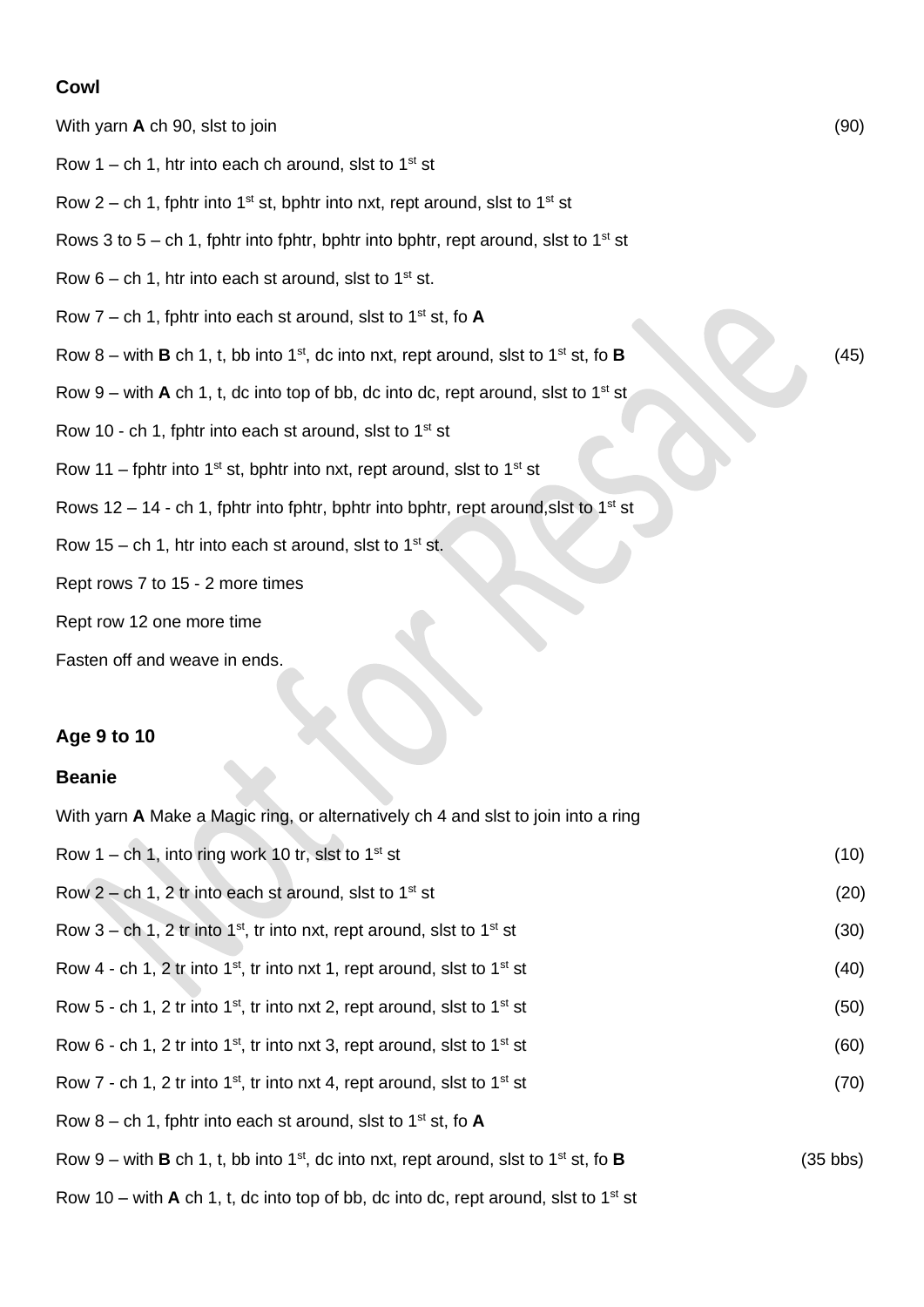Row 11 – ch 1, fphtr into each st around, slst to  $1^{st}$  st Row 12 – ch 1, fphtr into 1<sup>st</sup> st, bphtr into nxt, rept around, slst to 1<sup>st</sup> st Rows 13 and 14 – ch 1, fphtr into fphtr, bphtr into bphtr, rept around, slst to 1<sup>st</sup> st Row 15 – ch 1, htr into each st around, slst to 1<sup>st</sup> st Rept rows 8 to 15 one more time Rept rows 8 to 14 one more time Fasten off and weave in ends.

#### **Cowl**

- With yarn **A** ch 80, slst to join (80)
- Row 1 ch 1, htr into each ch around, slst to  $1^{st}$  st
- Row 2 ch 1, fphtr into 1<sup>st</sup> st, bphtr into nxt, rept around, slst to 1<sup>st</sup> st
- Rows 3 to 5 ch 1, fphtr into fphtr, bphtr into bphtr, rept around, slst to 1<sup>st</sup> st
- Row  $6$  ch 1, htr into each st around, slst to  $1<sup>st</sup>$  st.
- Row  $7$  ch 1, fphtr into each st around, slst to  $1<sup>st</sup>$  st, fo **A**
- Row  $8$  with **B** ch 1, t, bb into 1<sup>st</sup>, dc into nxt, rept around, slst to 1<sup>st</sup> st, fo **B** (40)
- Row 9 with  $A$  ch 1, t, dc into top of bb, dc into dc, rept around, slst to 1<sup>st</sup> st
- Row 10 ch 1, fphtr into each st around, slst to  $1<sup>st</sup>$  st
- Row 11 fphtr into 1<sup>st</sup> st, bphtr into nxt, rept around, slst to 1<sup>st</sup> st
- Rows 12 14 ch 1, fphtr into fphtr, bphtr into bphtr, rept around, slst to 1<sup>st</sup> st
- Row 15 ch 1, htr into each st around, slst to  $1<sup>st</sup>$  st.
- Rept rows 7 to 15 2 more times
- Rept row 12 one more time
- Fasten off and weave in ends.



### **Cygnet Yarns Limited**

#### 12-14 Adelaide Street, Bradford, West Yorkshire, BD5 0EA

CY1462© 2021 Designed by Gemma Brown and published by Cygnet Yarns Limited of 12-14 Adelaide Street, Bradford, BD5 0EA. This pattern is protected by the law of Copyright of the United Kingdom and may not be reproduced or copied. This pattern may be used for manufacturing

purposes up to a limit of 20 garments. For anything more than this, please contact Cygnet Yarns. All other rights are expressly reserved by Cygnet Yarns Ltd.